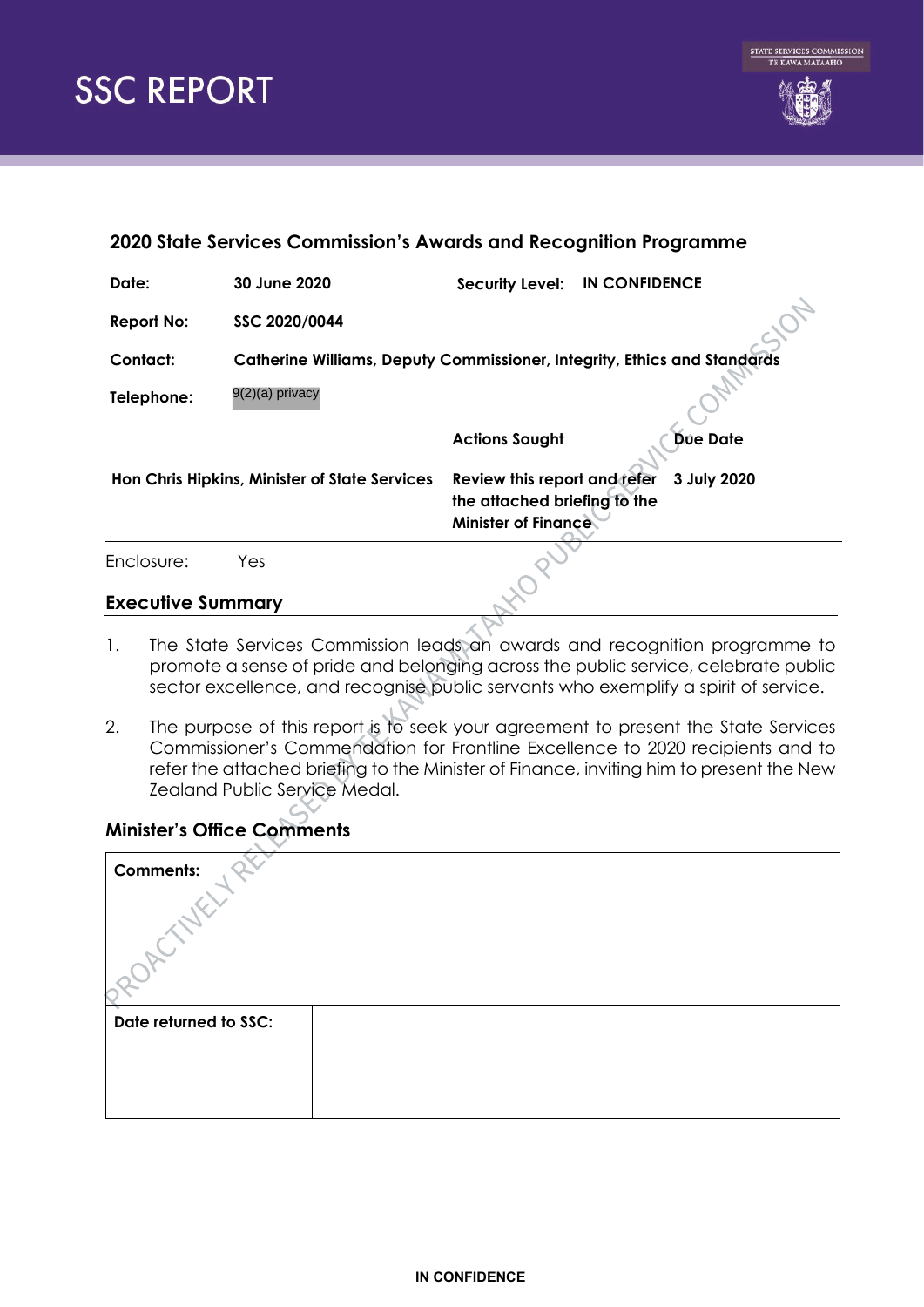#### **Recommended Action**

#### **Public Service Day Awards, 2 November 2020**

We recommend that you:

a **note** that your office has booked the Banquet Hall at Parliament for the Public Service Day Awards ceremony on 2 November 2020, from 4.30pm to 6.30pm

*Noted.* 

b **agree** that you will present the State Services Commissioner's Commendation for Frontline Excellence to 2020 recipients

Agree disagree.

c **refer** the attached briefing to the Minister of Finance inviting him to present the New Zealand Public Service Medal to 2020 recipients and to speak to attendees at the Awards ceremony

Referred/not referred.

d **agree** that State Services Commission release this briefing once it has been considered by you and the attached briefing considered by the Minister of<br>Finance<br>Agree, disagree.<br>All the Minister of Minister of Minister of Minister of Minister of Minister of Minister of Minister of Minister of Ministe Finance

Agree/disagree.

Hon Chris Hipkins **Minister of State Services**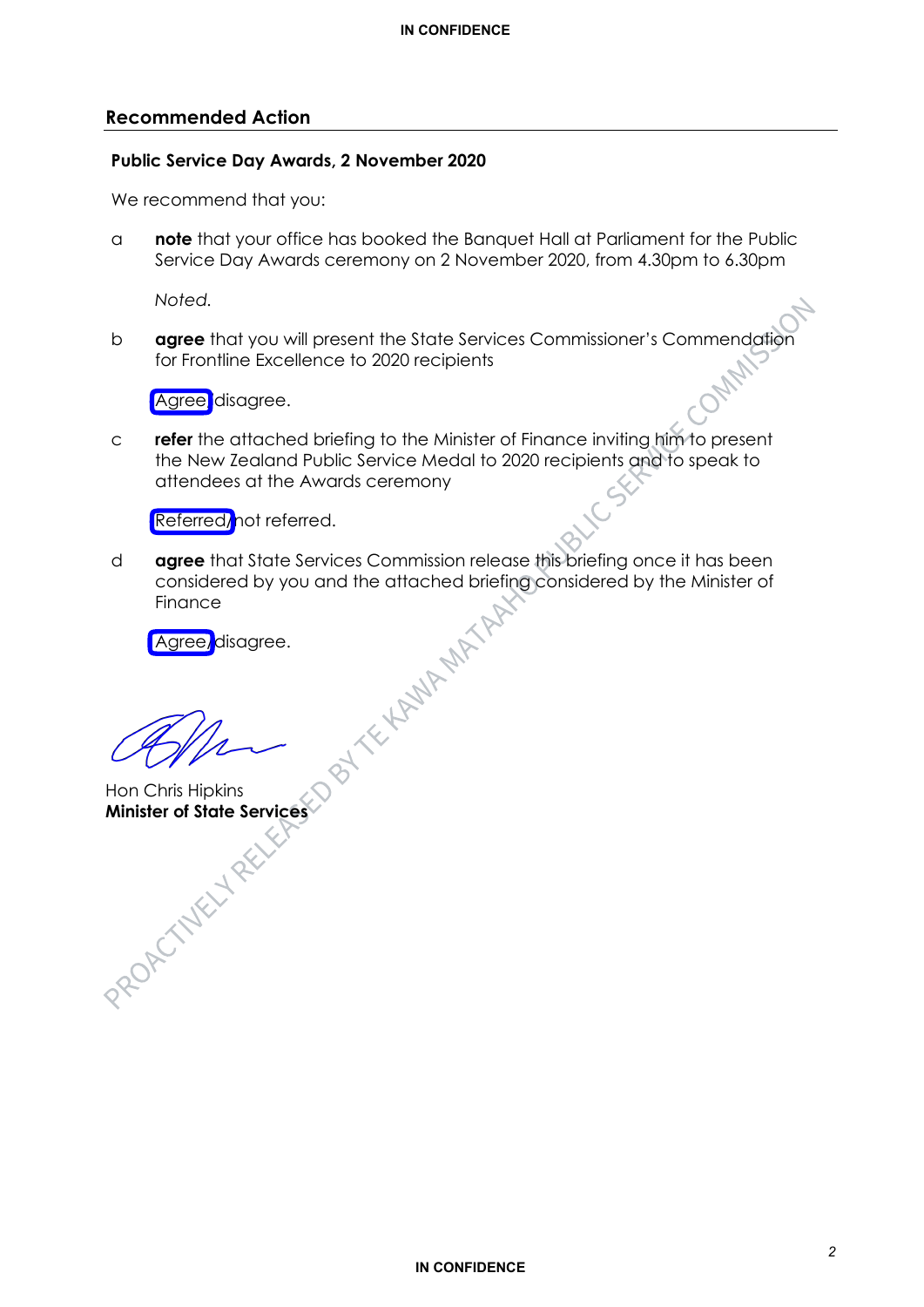## **SSC Report: 2020 Public Service Day Awards, 2 November 2020**

- 3. The Public Service Day Awards celebrate public servants who exemplify the spirit of service and public service values. Two awards are presented at the ceremony:
	- The New Zealand Public Service Medal is part of the Royal Honours system and is awarded in recognition of meritorious service to the New Zealand Public Service.
	- The State Services Commissioner's Commendation for Frontline Excellence is awarded to exemplary public servants who demonstrate a spirit of service to the community.
- 4. This year's presentation ceremony will be held on 2 November at the Banquet Hall at Parliament from 4.30pm to 6.30pm.
- 5. Your office has worked with the Prime Minister's office and was unable to find a time that would enable the Prime Minister to attend in person.
- 6. We propose to use a similar format to last year and invite you to present the State Services Commissioner's Commendation for Frontline Excellence to 2020 recipients and to speak to the attendees at the ceremony.
- Zealand Public Service Medal and to speak to attendees.

7. We have attached a briefing for the Minister of Finance, inviting him to present the New Zealand Public Service Medal and to speak to attendees.<br>  $2 \times 10^{11}$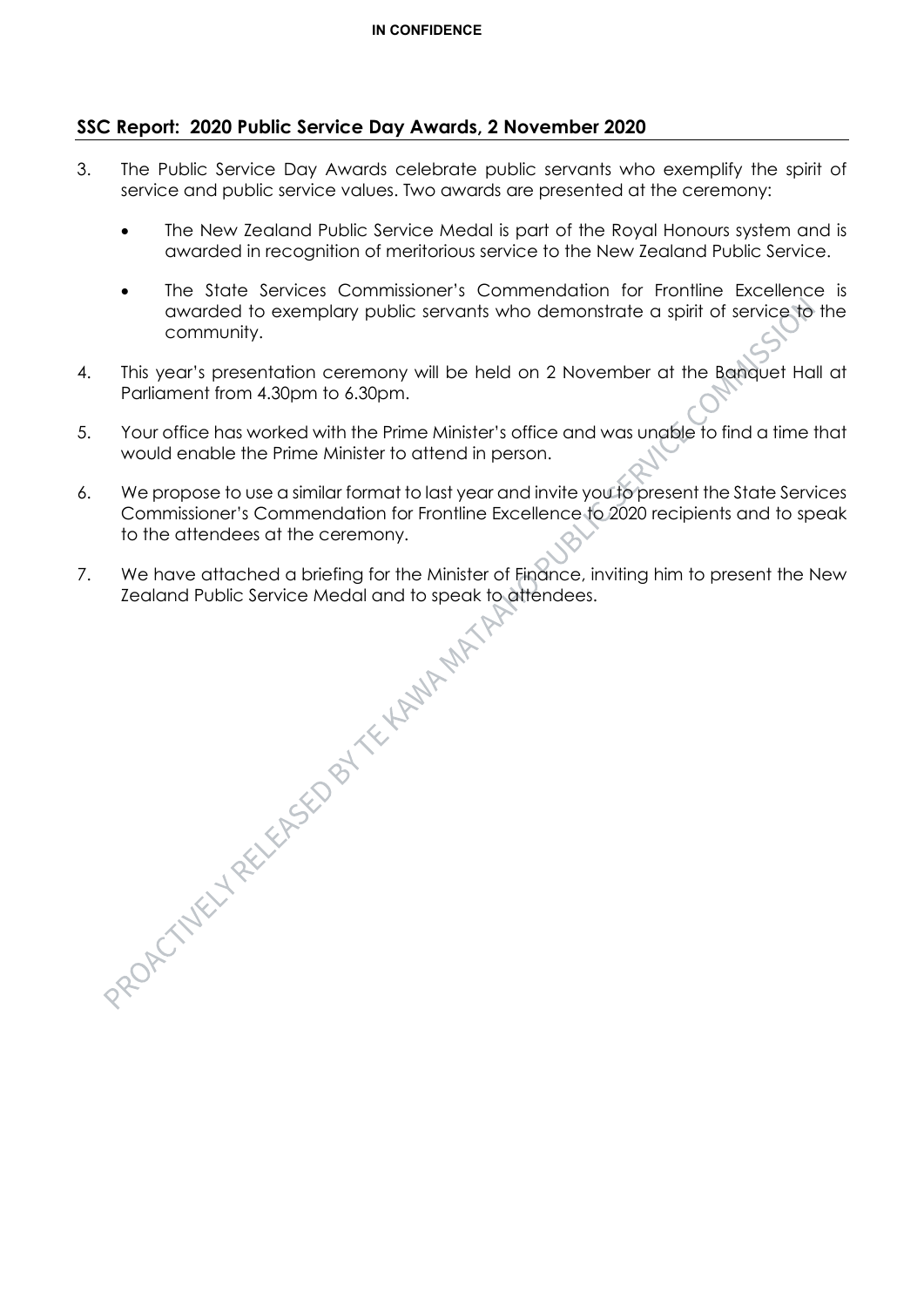

| 2020 State Services Commission's Awards and Recognition Programme |                                                                                 |                                                                                                                                              |                 |  |  |
|-------------------------------------------------------------------|---------------------------------------------------------------------------------|----------------------------------------------------------------------------------------------------------------------------------------------|-----------------|--|--|
| Date:                                                             | 30 June 2020                                                                    | <b>IN CONFIDENCE</b><br><b>Security Level:</b>                                                                                               |                 |  |  |
| <b>Report No:</b>                                                 | SSC 2020/0045                                                                   |                                                                                                                                              |                 |  |  |
| Contact:                                                          | <b>Catherine Williams, Deputy Commissioner, Integrity, Ethics and Standards</b> |                                                                                                                                              |                 |  |  |
| Telephone:                                                        | 9(2)(a) privacy                                                                 |                                                                                                                                              |                 |  |  |
|                                                                   |                                                                                 | <b>Actions Sought</b>                                                                                                                        | <b>Dúe Date</b> |  |  |
| Hon Grant Robertson, Minister of Finance                          |                                                                                 | Agree to present the New<br><b>Zealand Public Service</b><br>Medal to 2020 recipients at<br>the Public Service Day<br><b>Awards ceremony</b> | 10 July 2020    |  |  |
| Enclosure:                                                        | No.                                                                             |                                                                                                                                              |                 |  |  |

### **Executive Summary**

- 1. The State Services Commission leads an awards and recognition programme to promote a sense of pride and belonging across the public service, celebrate public sector excellence, and recognise public servants who exemplify a spirit of service.
- 2. The purpose of this report is to invite you to present the New Zealand Public Service Medal to 2020 recipients, and to speak to attendees at the Public Service Day Awards ceremony on Monday 2 November.

# **Minister's Office Comments**

| Comments;             |  |
|-----------------------|--|
| Date returned to SSC: |  |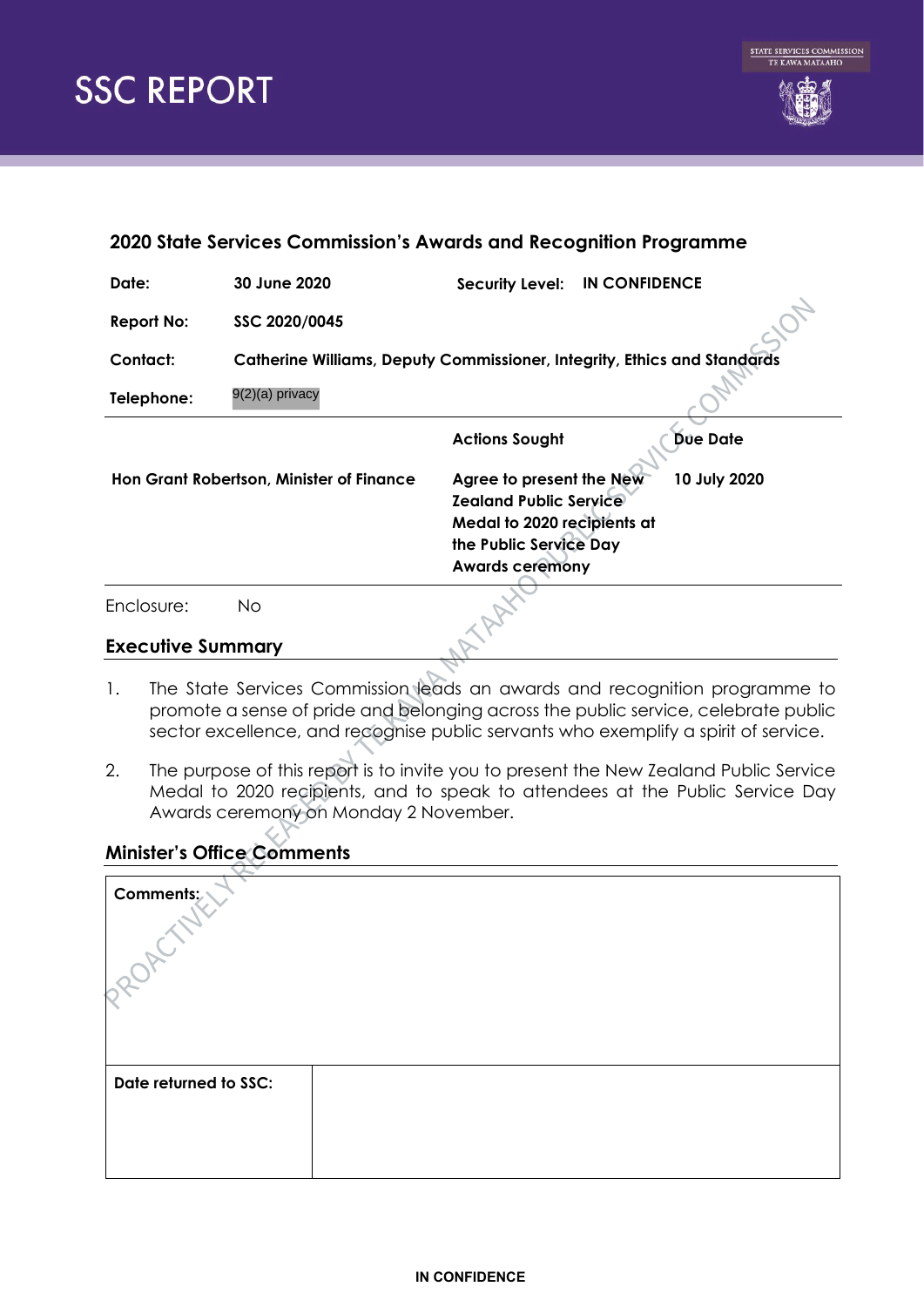#### **Recommended Actions**

Public Service Day Awards, 2 November 2020 We recommend that you:

a **note** that the Public Service Day Awards will be presented at a ceremony on Monday 2 November 2020 in the Banquet Hall, Parliament from 4.30pm to 6.30pm

*Noted.* 

**agree** to present the New Zealand Public Service Medal to 2020 recipients at the<br>Awards ceremony<br>Agree/disagree.<br>**c agree** to speak to attendees at the Awards Burger of Magree/disagree. Awards ceremony

*Agree/disagree.*

c **agree** to speak to attendees at the Awards ceremony

*Agree/disagree.*

d **note** that Minister Hipkins will present the 2020 State Services Commissioner's Commendations for Frontline Excellence at the same ceremony.

*Noted.* 

e **note** that State Services Commission intends to proactively release this briefing once it has been considered by you.<br>Noted.

*Noted.* 

Hon Grant Robertson **Minister of Finance**<br>
experience<br>
experience<br>
experience<br>
experience<br>
experience<br>
experience<br>
experience